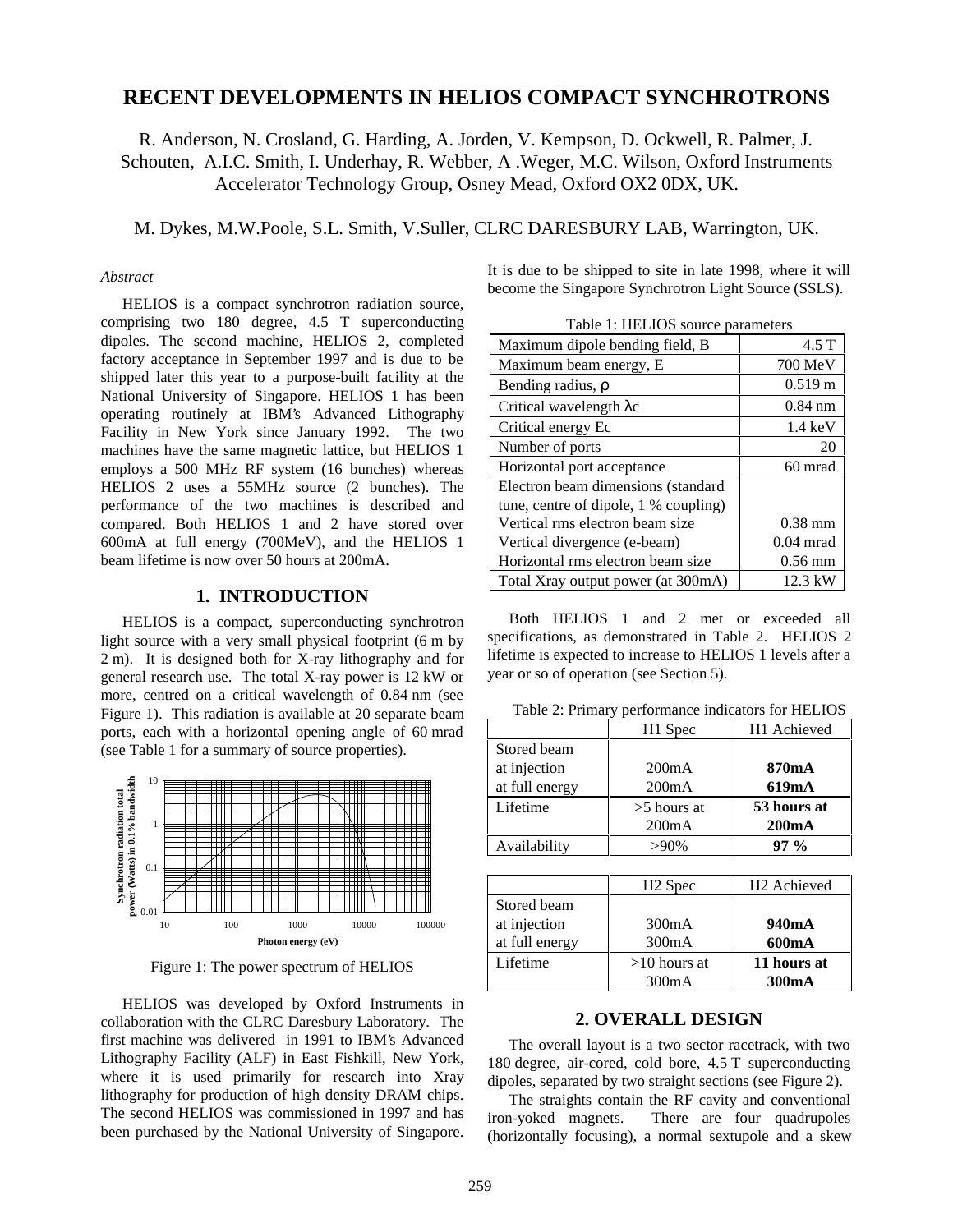quad. There are also vacuum components and beam diagnostics, and two pulsed injection magnets: the septum and the kicker. Injection occurs through a multishot (5 Hz), multi-turn process at 100 MeV. There is a single kicker, located opposite the injection point.



Figure 2. Schematic of HELIOS 2

In addition to the conventional quadrupoles, focusing is provided by adjustable field gradients in the dipoles. Further superconducting trim coils provide a normal sextupole field to adjust the chromaticity and radial fields for fine adjustment of the vertical closed orbit.

The minimum emittance in this simple lattice is 0.4 mm mrad. However, ALF users prefer bigger beams, and at the standard operating point the emittance is three times larger. Lattice parameters at the standard tune point are shown in figure 3. A suitably large vertical beam size is chosen by setting the skew quad current to provide an emittance coupling of about 8%.

The machine is built on a single stainless steel base frame and is relatively light (about 25 tons) and so is readily transported as an assembled and tested unit on the back of a lorry, so reducing on-site installation time.



Figure 3: Lattice parameters around HELIOS

# **3. CHANGES IN HELIOS 2**

HELIOS 2 has been designed to retain the proven performance of HELIOS 1, but significant changes have been made in the areas of the injector, vacuum system, computer controls and the RF system (see Table 3).

The new injector is a 100 MeV, 10 mA Scanditronix racetrack microtron, replacing the 200 MeV linac used in HELIOS 1. Injection in HELIOS 1 is just as reliable at 100 MeV as at 200 MeV, and the lower energy is

employed in all routine operations. Good injection up to 500mA has also been demonstrated at energies as low as 72 MeV. Damping times are naturally short in a compact ring, ranging from 0.2 s (longitudinal) to 1.0 s (radial) at 100 MeV at the standard tune point.

|                        | <b>HELIOS 1</b>  | <b>HELIOS 2</b>   |  |
|------------------------|------------------|-------------------|--|
| Nominal orbit length   | 9.6 <sub>m</sub> | 10.8 <sub>m</sub> |  |
| RF frequency, $f_{RF}$ | 499.2 MHz        | 55.54 MHz         |  |
| Number of bunches      | 16               |                   |  |
| Injector               | Linac            | Microtron         |  |

The microtron injector permits a small overall footprint and provides a high quality output beam with a low emittance and small energy spread (0.1 %).

Several design modifications were made to improve access and ease of maintenance. Most significantly, vacuum valves were added to the ends of the straights to enable servicing of a straight without affecting the vacuum in the rest of the machine. As a result, the overall orbit length is increased from 9.6 m to 10.8 m.

However, the principal design change is in the RF system. RF power is provided by a 55 MHz power tetrode amplifier, instead of the 500 MHz klystron (TV transmitter) in HELIOS 1. The 55 MHz source feeds the cavity via a copper coaxial feed and a loop coupler. The cavity is electrically a 1/4 wave resonator, which is capacitively loaded to reduce its overall length to 430 mm (internal dimension).

The consequence of changing from 500 to 55 MHz is that the number of electron bunches is reduced from sixteen to two. The choice of a lower frequency was motivated by the following factors:

1. The low bunch count reduces the number of possibly dangerous coupled bunch modes.

2. The synchrotron tune is much lower (typically 0.004 instead of 0.02) which reduces the influence of synchrotron and synchro-betatron resonances.

3. The Touschek lifetime is predicted to be longer because of the increased energy acceptance and the longer bunches [1]. It has not yet been possible to confirm this prediction experimentally.

4. The 55 MHz tetrode amplifier is very tolerant to reverse power (up to 15kW). Also, a lower voltage (and so lower RF power) is required.

These factors allowed more rapid commissioning of the energy ramp in HELIOS 2. However, in terms of beam current and lifetime the performance of the two machines is very similar.